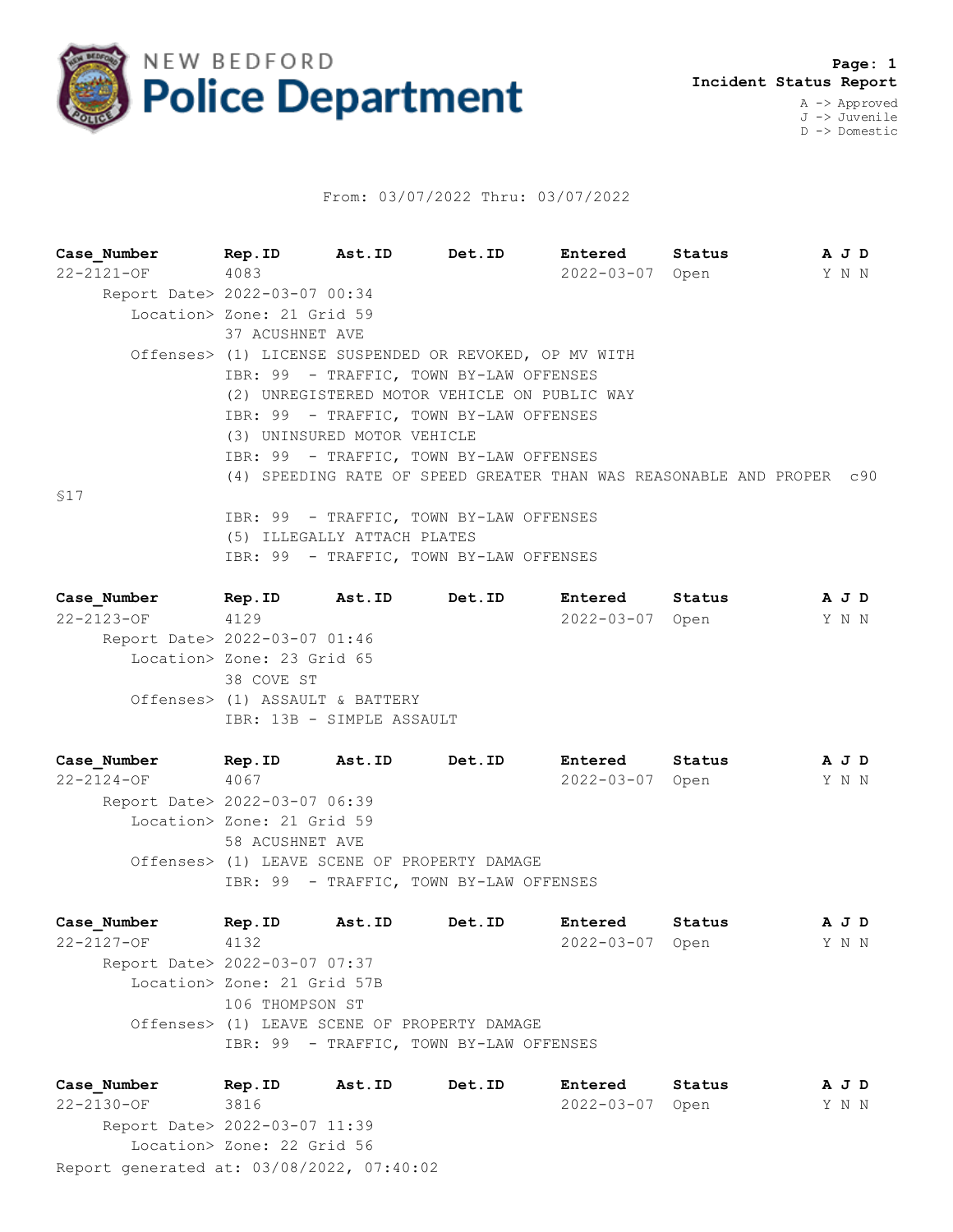

20 BLUEFIELD ST Offenses> (1) MOTOR VEH, LARCENY OF IBR: 240 - MOTOR VEHICLE THEFT

**Case\_Number Rep.ID Ast.ID Det.ID Entered Status A J D** 22-2132-OF 5577 2022-03-07 Open N N N Report Date> 2022-03-07 12:37 Location> Zone: 23 Grid 68 274 AQUIDNECK ST Offenses> (1) DOG, FAIL LICENSE IBR: 90Z - ALL OTHER OFFENSES

**Case\_Number Rep.ID Ast.ID Det.ID Entered Status A J D** 22-2133-OF 3871 3871 2022-03-07 Open N N N N Report Date> 2022-03-07 12:40 Location> Zone: 36 Grid 6 15 AMANDA AVE Offenses> (1) IDENTITY FRAUD IBR: 26C - IMPERSONATION

| Case Number                   | Rep.ID                          | <b>Ast.ID</b> | Det.ID        | Entered          | Status | A J D |
|-------------------------------|---------------------------------|---------------|---------------|------------------|--------|-------|
| 22-2136-OF                    | 5577                            |               |               | $2022 - 03 - 07$ | Open   | N N N |
| Report Date> 2022-03-07 14:24 |                                 |               |               |                  |        |       |
|                               | Location> Zone: 22 Grid 45B     |               |               |                  |        |       |
|                               | 477 JOHN ST                     |               |               |                  |        |       |
|                               | Offenses> (1) DOG, FAIL LICENSE |               |               |                  |        |       |
|                               | IBR: 90Z - ALL OTHER OFFENSES   |               |               |                  |        |       |
|                               | (2) DOG, FAIL MUZZLE/RESTRAIN   |               |               |                  |        |       |
|                               | IBR: 90Z - ALL OTHER OFFENSES   |               |               |                  |        |       |
|                               | (3) DOG, FAIL MUZZLE/RESTRAIN   |               |               |                  |        |       |
|                               | IBR: 90Z - ALL OTHER OFFENSES   |               |               |                  |        |       |
|                               | (4) DAMAGE CAUSED BY DOG        |               |               |                  |        |       |
|                               | IBR: 90Z - ALL OTHER OFFENSES   |               |               |                  |        |       |
|                               | (5) DAMAGE CAUSED BY DOG        |               |               |                  |        |       |
|                               | IBR: 90Z - ALL OTHER OFFENSES   |               |               |                  |        |       |
| Case Number                   | Rep.ID                          | Ast.ID        | <b>Det.ID</b> | <b>Entered</b>   | Status | A J D |
| $22 - 2139 - OF$              | 5577                            |               |               | $2022 - 03 - 07$ | Open   | N N N |
| Report Date> 2022-03-07 16:40 |                                 |               |               |                  |        |       |

 Location> Zone: 23 Grid 60B 16 MCGURK ST Offenses> (1) DOG, FAIL LICENSE IBR: 90Z - ALL OTHER OFFENSES (2) BODILY INJURY BY DOG IBR: 90Z - ALL OTHER OFFENSES

| Case Number                   | Rep.ID | Ast.ID | Det.ID | Entered         | Status |  | AJD   |
|-------------------------------|--------|--------|--------|-----------------|--------|--|-------|
| 22-2148-OF                    | 4096   | 4021   |        | 2022-03-07 Open |        |  | Y N N |
| Report Date> 2022-03-07 22:43 |        |        |        |                 |        |  |       |

Report generated at: 03/08/2022, 07:40:02